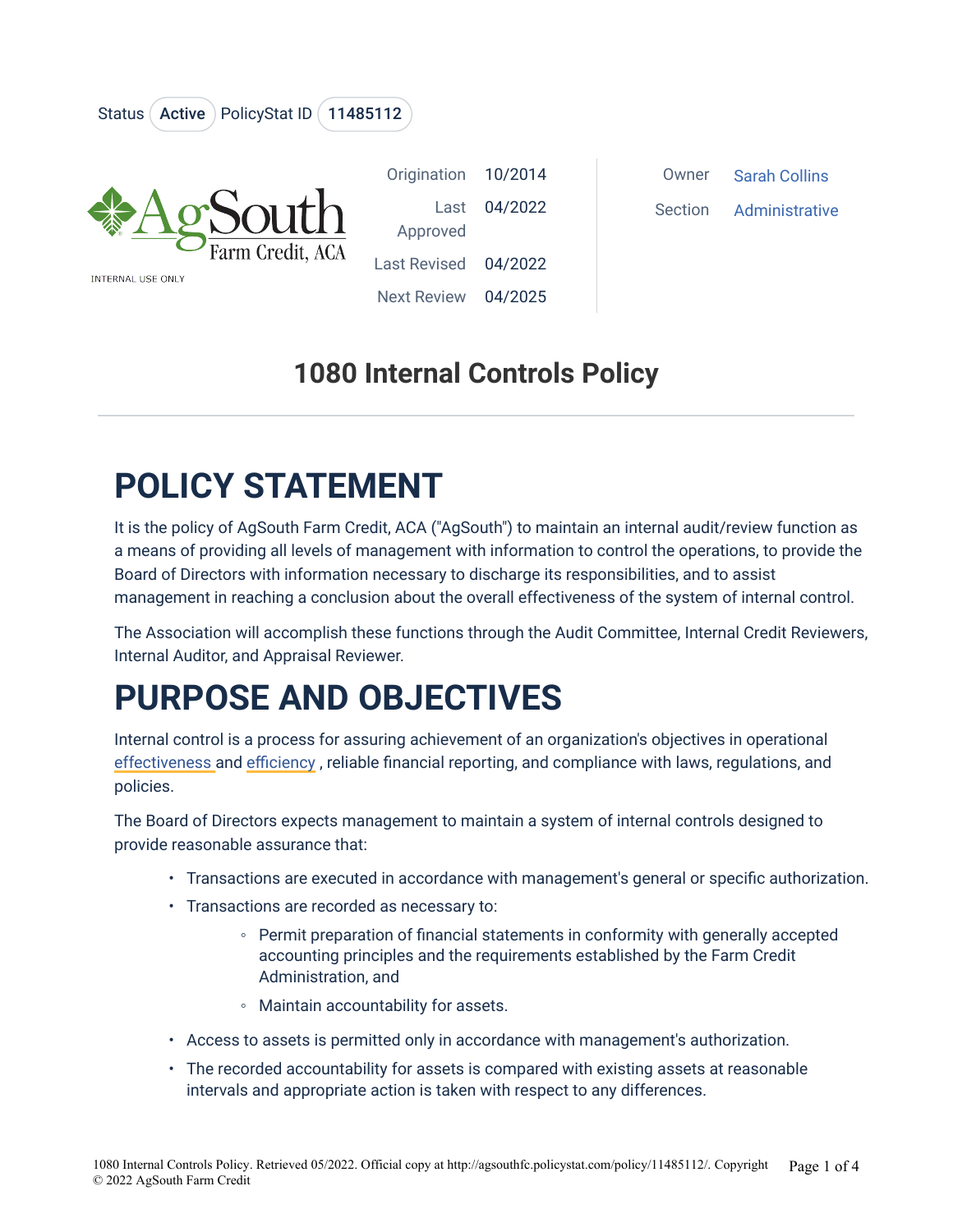The concept of "reasonable assurance" for assets recognizes that the cost of internal controls should not exceed the benefits expected to be derived therefrom.

### **AUTHORITY AND REFERENCES**

12 CFR § 618.8430 requires that AgSouth's Board of Directors adopt an internal control policy, providing adequate direction in establishing effective control over, and accountability for, operations, programs, and resources. At a minimum, the policy must include:

- a. Direction to management which assigns responsibility for the internal control function (financial, credit, credit review, collateral, and administrative) to an officer (or officers) of the institution.
- b. Adoption of internal audit and control procedures that evidence responsibility for review and maintenance of comprehensive and effective internal controls.
- c. Direction for the operation of a program to review and assess its assets. These policies shall include standards which address the administration of this program, described in the list which follows:
	- 1. Loan, loan-related assets, and appraisal review standards, including standards for scope of review selection and standards for workpapers and supporting documentation.
	- 2. Asset quality classification standards to be utilized in accordance with a standardized classification system consistent among associations within a district and their funding Farm Credit Bank or agricultural credit bank.
	- 3. Standards for assessing credit administration, including the appraisal of collateral.
	- 4. Standards for the training required to initiate the program.
- d. The role of the audit committee in providing oversight and review of the institution's internal controls.

### **DELEGATED AUTHORITY AND EXCEPTIONS**

The CEO of AgSouth (and/or his designee) has the ultimate responsibility for maintaining the system of internal controls and determining compliance therewith. In carrying out these responsibilities, the CEO shall determine that internal review procedures are designed and implemented to monitor compliance with:

- Loan and asset review policies and procedures
- Asset quality classification policies and procedures
- Credit Administration policies and procedures
- Appraisal Review policies and procedures
- Financial and operations policies and procedures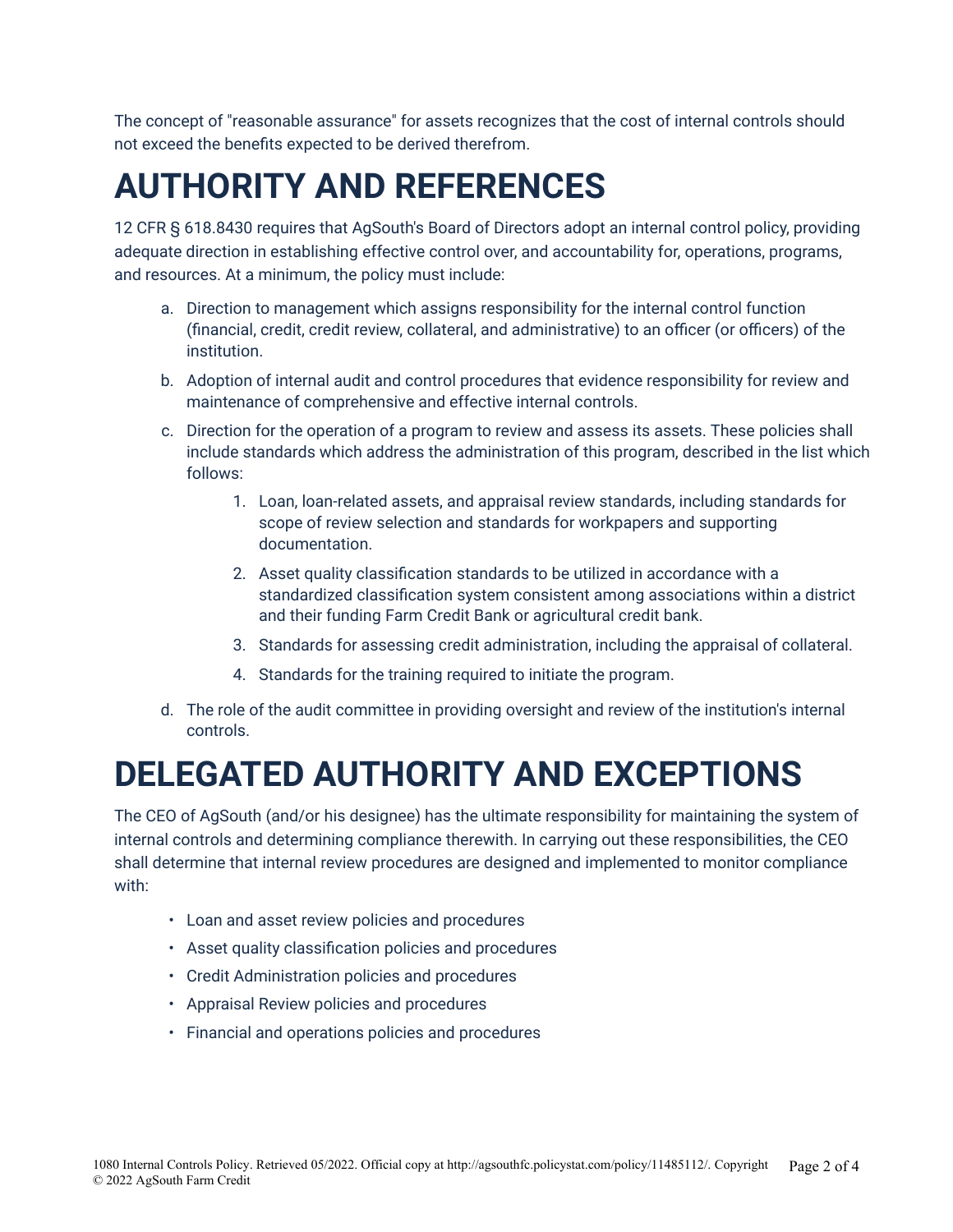# **REPORTING**

#### **ASSOCIATION INTERNAL CREDIT REVIEW**

Association Internal Credit Review (AICR) will complete four (4) internal credit reviews every twelve months on approximately quarterly intervals as set forth in procedure.

#### **ASSOCIATION INTERNAL CREDIT REVIEW RESULTS**

Upon completion of the quarterly AICR review, the Chief Credit Officer will prepare a response to be presented to the Audit Committee along with the credit review results. Executive Management or the Audit Committee may request additional responses at their discretion.

It will be the responsibility of AICR to determine if deficient areas have been addressed by Executive Management and report this to the Audit Committee during the next review. Follow up for unsatisfactory grades and regulatory violations will be tracked on the Internal Audit & AICR Tracking Chart.

#### **CONTRACTED APPRAISAL REVIEW**

A contracted outside appraisal review will be conducted annually. The review will include a representative sample of all USPAP appraisals with greater than \$250,000 transaction value for both staff and fee appraisers. Appraisal reviews will be conducted in accordance with USPAP Standards Rule 3-3 for the purpose of forming an opinion as to whether the analysis, opinions and conclusions in the report are appropriate and reasonable.

#### **CONTRACTED APPRAISAL REVIEW RESULTS**

Upon completion of the annual Contracted Outside Review, the Chief Appraiser will prepare a response to be presented to the Audit Committee along with the appraisal review results. Executive Management or the Audit Committee may request additional responses at their discretion. The level of response may vary from the minimum required by this procedure up to a detailed report as to what steps have been taken to prevent repeat of the deficiency. Follow up for unsatisfactory grades will be tracked on the Internal Audit & AICR Tracking Chart.

#### **ADMINISTRATIVE APPRAISAL REVIEW**

An administrative appraisal review of a representative sample of all Evaluations completed by qualified evaluators will be reviewed at least annually by the Chief Appraiser or his designee. The focus of the administrative review will be Tax Assessor Evaluations, Evaluation Confirmations, Valuations of Property, Chattel Evaluations, appraisals not covered by the contracted review and Acceptance of Outside Appraisals (AgS 708's).

#### **ADMINISTRATIVE APPRAISAL REVIEW RESULTS**

The results of the administrative appraisal review will be presented to the Asset/Liability Committee (ALCO), and subsequently, the results will be presented to the Risk Management Committee by the Director of Risk Management. The summary report will address findings, scope of the review, areas of significant concern and weaknesses, and an overall summary.